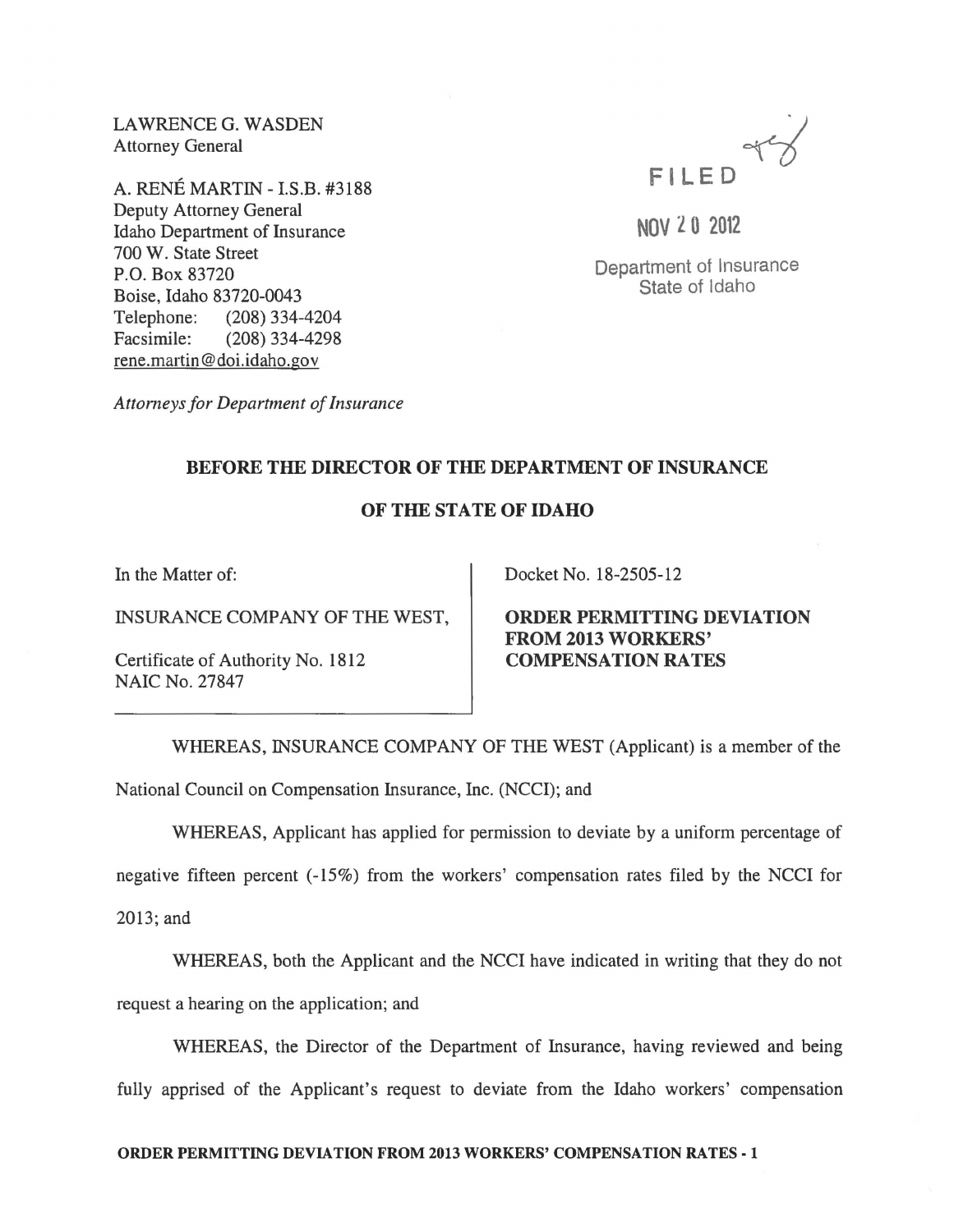premium rates filed by the NCCI for 2013, has determined that the requested rate deviation is justified;

NOW, THEREFORE, IT IS HEREBY ORDERED that, pursuant to Idaho Code § 41- 1614, the Applicant's request for a uniform percentage deviation of negative fifteen percent (-15%) from the workers' compensation rates filed by the NCCI for 2013, exclusive of terrorism rates, is GRANTED. This deviation from the Idaho workers' compensation premium rates filed by the NCCI for 2013 shall take effect on January 1,2013, and shall remain in effect for one year from that date unless terminated sooner with the approval of the Director.

DATED this  $201$  day of November, 2012.

STATE OF IDAHO DEPARTMENT OF INSURANCE

WILLIAM W. DEAL WILLIAM W. DEAL